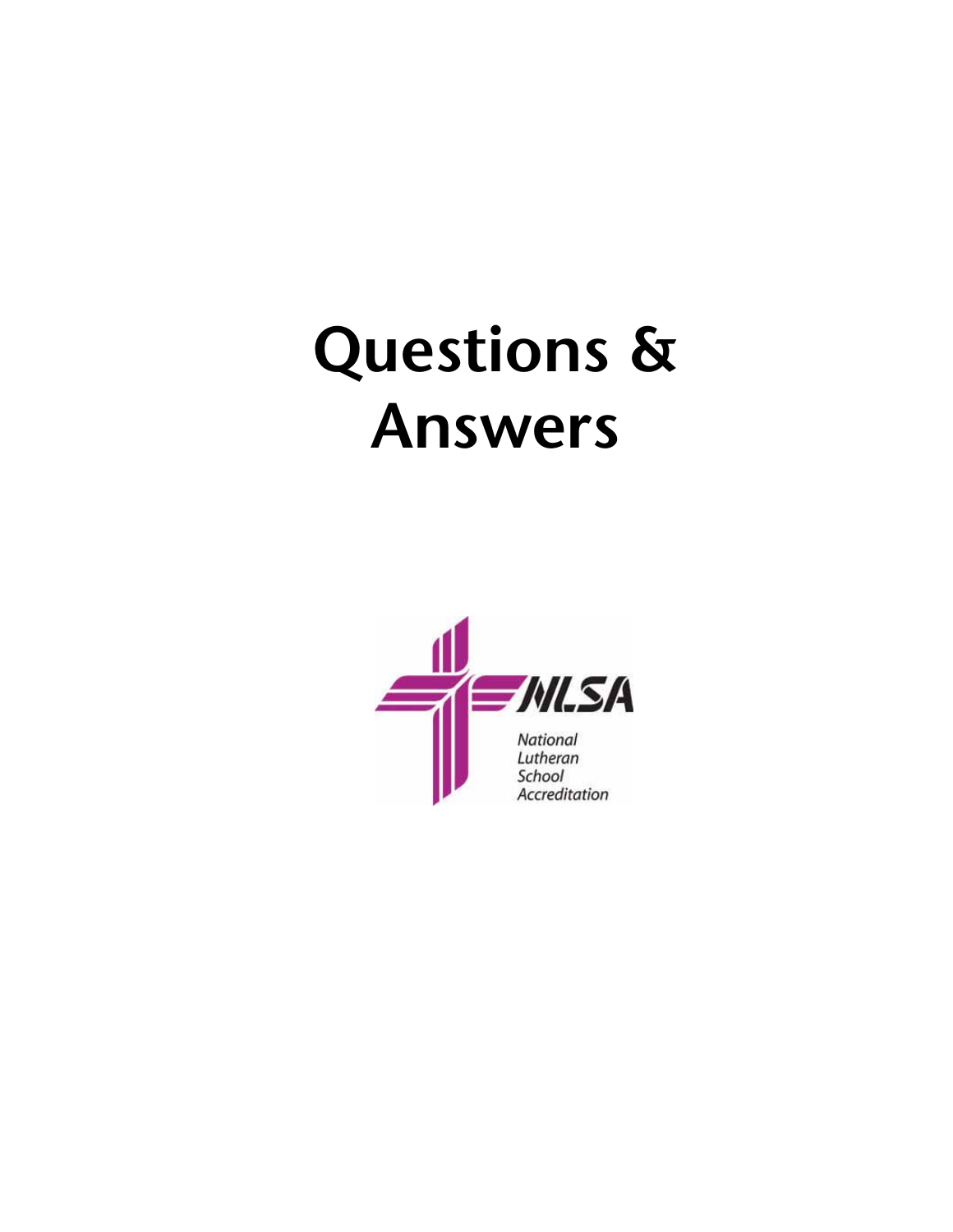All rights reserved. No part of this publication may be reproduced, stored in retrieval system or transmitted, in any form or by any means, electronic, mechanical, photocopying, recording, or otherwise, without the prior written permission of National Lutheran School Accreditation.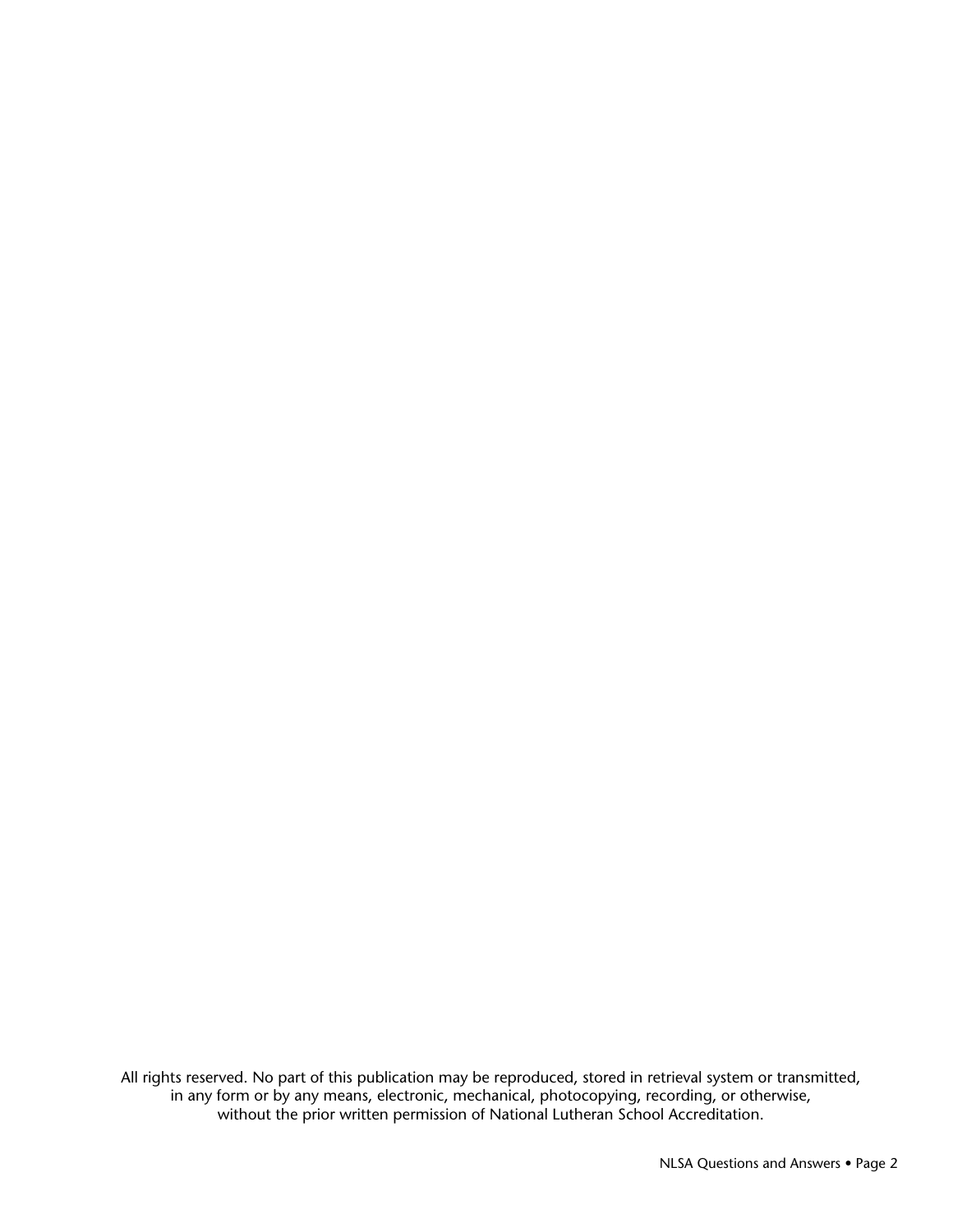## **Table of Contents**

| III.  |                                                                                 |  |  |  |
|-------|---------------------------------------------------------------------------------|--|--|--|
| IV.   |                                                                                 |  |  |  |
|       |                                                                                 |  |  |  |
|       |                                                                                 |  |  |  |
|       |                                                                                 |  |  |  |
|       | VIII. What Is the Relationship Between NLSA and Other Accrediting Programs? 6   |  |  |  |
|       | IX. What Is the Relationship Between NLSA and the Districts of The Lutheran     |  |  |  |
|       |                                                                                 |  |  |  |
|       | XI. Is It Necessary for a School to Fulfill the Requirements of Each Standard?7 |  |  |  |
|       |                                                                                 |  |  |  |
| XIII. |                                                                                 |  |  |  |
| XIV.  |                                                                                 |  |  |  |
| XV.   |                                                                                 |  |  |  |
| XVI.  |                                                                                 |  |  |  |
| XVII. |                                                                                 |  |  |  |
|       |                                                                                 |  |  |  |
| XIX.  | Under What Circumstances Might National Accreditation Be Revoked?  10           |  |  |  |
|       |                                                                                 |  |  |  |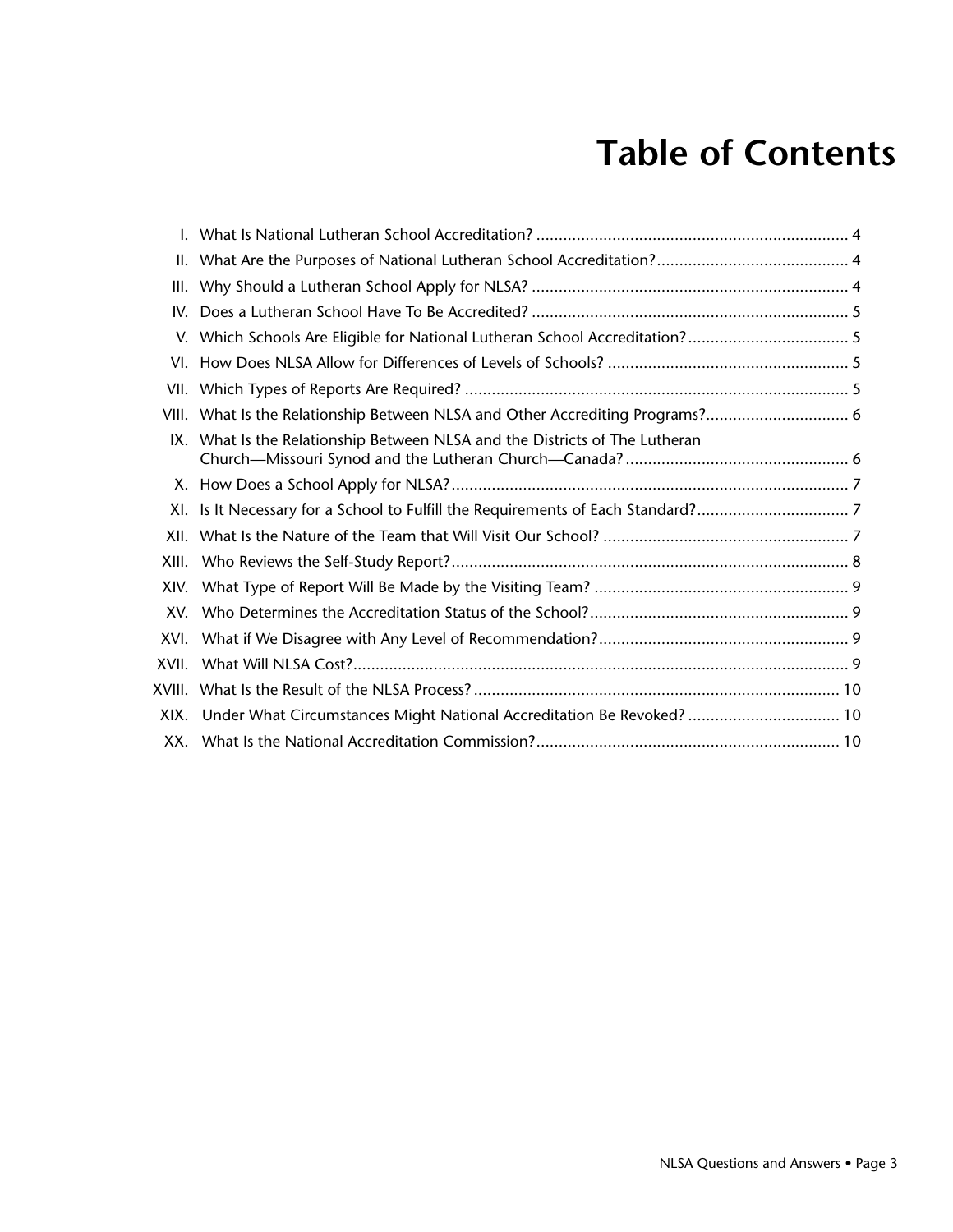## **I. What Is National Lutheran School Accreditation?**

National Lutheran School Accreditation (NLSA) is a process of self evaluation followed by a visit of objective observers to confirm the school's quality based on national standards and assures ongoing improvement. It is a completely voluntary process that is available for every school operated by a single congregation, by an association of congregations, or by a Recognized Service Organization of The Lutheran Church—Missouri Synod or the Lutheran Church—Canada. NLSA is a national, rigorous accrediting process designed to evaluate schools on the basis of their unique purposes as Lutheran schools. It helps schools evaluate not only their academic quality, but especially the spiritual dimension of the school. The standards and report forms are based on other accrediting programs, both secular and religious. NLSA is supervised by the National Accreditation Commission, made up of representatives from the various participating districts of The Lutheran Church—Missouri Synod and the Lutheran Church—Canada. The process has been authorized and approved by the Board for District and Congregational Services of The Lutheran Church—Missouri Synod and is a service of the LCMS School Ministry.

## **II. What Are the Purposes of National Lutheran School Accreditation?**

The purposes of NLSA are to:

- A. Help Lutheran schools—early childhood, elementary, and secondary—to improve.
- B. Assure a level of quality based on national standards for all accredited Lutheran schools.
- C. Help all Lutheran schools and centers to evaluate their quality based on their unique purposes and on national standards.
- D. Give appropriate recognition to those schools that complete the process successfully.

## **III. Why Should a Lutheran School Apply for NLSA?**

- A. NLSA is a process that helps the school to improve.
- B. Self study and evaluation, based on a set of standards, improve the quality of the school.
- C. The school gains greater self respect.
- D. The process and its results may be used as a public relations/marketing tool by the school.
- E. Accreditation publicly acknowledges the quality of the school.
- F. National accreditation provides accountability to your community, constituents, and congregations.
- G. Accreditation gives evidence of professionalism by the school and its staff and of an objective evaluation by educational professionals not personally involved in the school.
- H. It helps the school evaluate and improve its unique ministry as a Lutheran school.
- I. NLSA is international in scope, supported by a group of approximately 2,200 schools.
- J. NLSA assures parents who move that a quality Lutheran school program exists wherever NLSA accreditation is found.

 The accreditation that results from the successful culmination of an NLSA process is a high honor and should be perceived as the **highest accreditation** a Lutheran school could achieve because it **evaluates the true nature and purpose of the school.**

 Most accrediting programs are secular in nature, sponsored by the state, province, regional accrediting agency, or other secular organization. These agencies and their accreditation standards and processes do not concern themselves with the spiritual dimension of schools. The main purpose of Lutheran schools is to proclaim Jesus Christ as Savior. This is done through worship, religion classes, and the permeation of faith throughout the day in each subject. The result of secular self evaluation is to evaluate and improve all aspects of the school except for that which is most important. NLSA helps schools to evaluate and improve that also.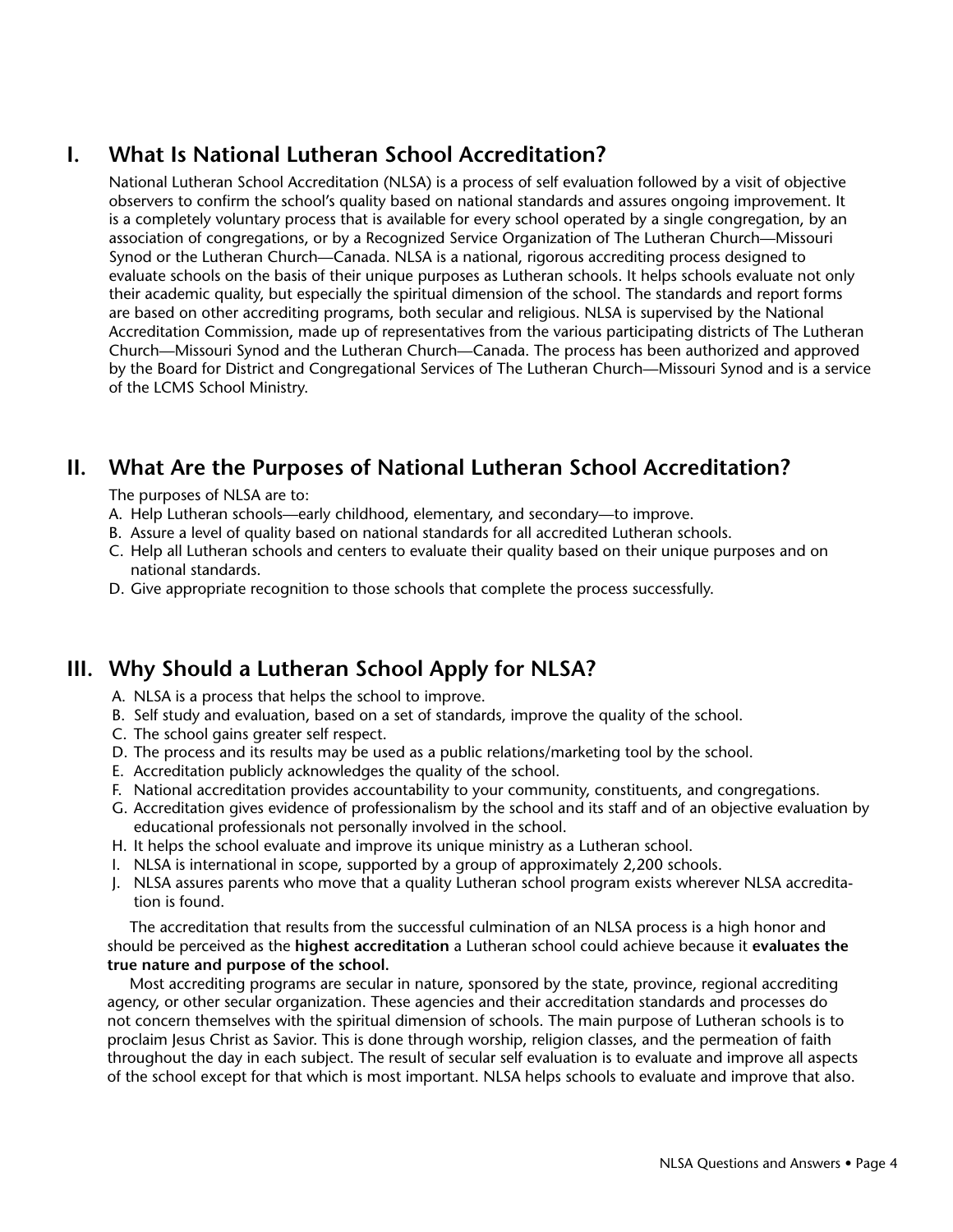## **IV. Does a Lutheran School Have To Be Accredited?**

NLSA accreditation is completely voluntary. No school is required to gain it. NLSA does not imply or determine recognition by the church body. It does not result in discrimination or prejudice against those schools and districts that choose not to be involved, but it encourages them to participate.

## **V. Which Schools Are Eligible for National Lutheran School Accreditation?**

All schools and early childhood centers, including child care agencies, that are recognized by The Lutheran Church—Missouri Synod and the Lutheran Church—Canada may apply. Early childhood, elementary, secondary and any combination of these levels are eligible. All levels and sizes of schools have equal opportunity to become accredited.

## **VI. How Does NLSA Allow for Differences of Levels of Schools?**

Lutheran schools may reflect a variety of levels in their structure. NLSA has specifically designed appropriate accreditation processes for three levels of accreditation: Early Childhood, Elementary and High Schools. Schools have a number of accreditation options depending on their structure.

 Rigorous and appropriate standards exist for early childhood centers. These standards and the NLSA accreditation process may be used to evaluate a stand-alone early childhood center or a center attached to another school.

 Standards Based (SB) and Ongoing Improvement (OI) processes are appropriate for elementary and high schools. Adaptations and suggestions for evaluating and reporting plans and progress on some standards need to be made to allow for differences in these levels. Administrators of elementary schools and high schools are provided with specific manuals to help them provide leadership for their accreditation process.

 Schools that serve a variety of levels may choose to become accredited using a single Standards Based or Ongoing Improvement process. They also have the option of completing specific accreditation processes simultaneously with their partner schools. When processes are undertaken simultaneously each school level will follow all required accreditation components including self-study, team visit and the submission of annual reports documenting ongoing improvement. Consult with your district officials to determine which option will best serve your school.

## **VII. Which Types of Reports Are Required?**

There are two basic kinds of reports required: the Self Study Report and the Cumulative Annual Report.

A. The Self Study Report is the result of a year-long self evaluation of every aspect of the school, based on the school's philosophy and NLSA standards.

 There are two self-study processes: the Standards Based process and the Ongoing Improvement re-accreditation process. If a school seeks dual accreditation, the school may choose to use the regional agency's (or NAEYC's) self study process as its primary accrediting process, but must supplement the study with NLSA's "Guide for Evaluating the Christian Mission" report.

B. The Cumulative Annual Report documents the school's progress toward further self improvement, based on recommendations made by the NLSA visiting team and the school's School Improvement Plan (SIP). Each recommendation made by the visiting team must be given careful consideration by the school at some time during the five-year cycle of accreditation. If the Ongoing Improvement process was used, the school must consider actions related to each Indicator of Success rated as less than fully met. **IN ADDITION, OI SCHOOLS MUST DOCUMENT PROGRESS RELATED TO THE SCHOOL'S SIP IN THE CUMULATIVE AN-NUAL REPORT. THIS REPORT MUST BE SUBMITTED TO THE DISTRICT OFFICE BEFORE MAY 15 EACH YEAR IN ORDER FOR THE SCHOOL TO RETAIN ITS ACCREDITATION STATUS. ANNUAL FEES ARE DUE IN THE NATIONAL OFFICE BY OCT. 15. NO ANNUAL FEE OR ANNUAL REPORT IS DUE IN THE YEAR AN APPLICATION FEE AND SELF-STUDY REPORT HAVE BEEN SUBMITTED. EACH YEAR ONE REPORT MUST BE SUBMITTED AND ONE FEE PAID.**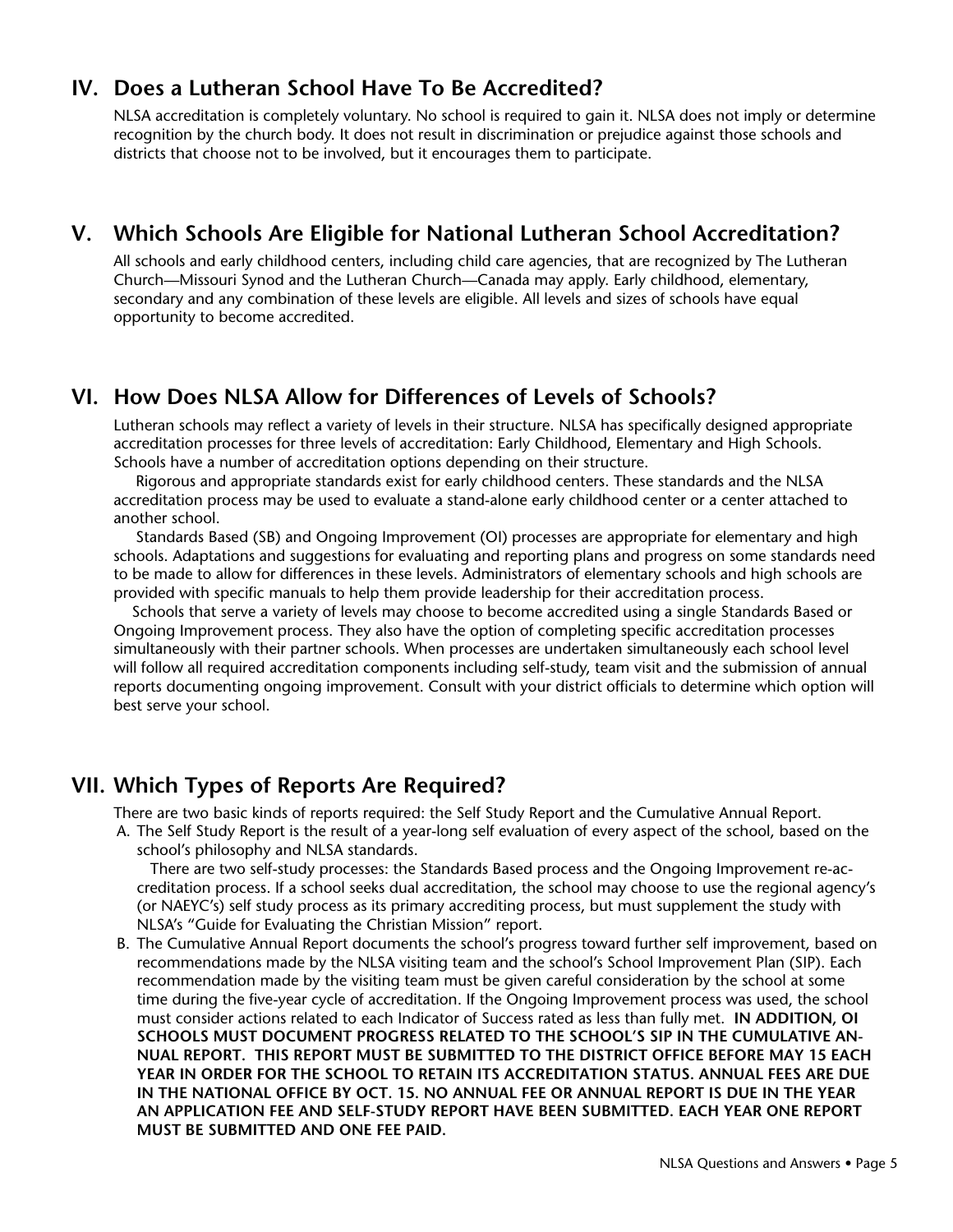## **VIII.What Is the Relationship Between NLSA and Other Accrediting Programs?**

Lutheran schools frequently desire accreditation by NLSA and another accrediting body. Many high schools and elementary schools want accreditation by a regional agency (NCA, SACS, WASC, NASC, or MSACS) in addition to NLSA. Early childhood centers often want also NAEYC accreditation. NLSA has forms and/or agreements to allow for dual accreditation with these agencies.

 Many other accrediting bodies of smaller scope (state, local, or professional) have formal agreements with NLSA, but in most cases these agreements have been negotiated by LCMS district leaders and are unique to that state. In those states in which state accreditation is required, schools applying for NLSA are expected to have achieved, or be in the process of achieving that accreditation.

 Schools that also desire accreditation by NCA, SACS, NASC, or MSACS should apply directly to NLSA and indicate the desire for dual accreditation on the NLSA application form. Because the dual accreditation process with AdvanceEd (including former NCA and SACS) is presently under revision, the national office will send the most current information for how to use the NLSA materials and what else is necessary.

 Schools that desire accreditation by another legitimate accrediting body may use that body's materials and team (with one appointed by NLSA) as the school's primary accrediting instrument. However, since that body's accreditation process is secular, the school must complete the NLSA "Guide for Evaluating the Christian Mission of a Lutheran …. School" and submit this supplemental report along with the school's whole self-study report and visiting team report to NLSA.

In all cases, the school must complete only one self-study report and have one visiting team to become accredited by both accreditation agencies.

## **IX. What Is the Relationship Between NLSA and the Districts of The Lutheran Church—Missouri Synod and the Lutheran Church—Canada?**

All applications for NLSA must be signed and submitted by the district education executive of the district in which the school is located. At all steps in the accreditation process, the district education executive will be kept informed.

 In order to receive national accreditation, the schools located in districts that have district accreditation available must achieve district accreditation before or in the same process in which they are considered for national accreditation.

 It is expected that every LCMS district will establish a District Accreditation Commission to supervise the national accreditation process in that district. It is expected that the District Accreditation Commission will review the ongoing progress of accredited schools in their district through careful monitoring of cumulative annual reports submitted by their schools. District Accreditation Commissions will also review the applications of candidate school in relation to national standards and processes before national accreditation is recommended. The commission will attest by its recommendation that the national standards are kept in essence by the recommended schools. The district education executive will appoint this commission and the District Commissioner. The district commission will:

- 1. Train team captains.
- 2. Recommend team members for NLSA Director's appointment.
- 3. Determine if the school qualifies for NLSA accreditation and make a specific recommendation regarding a candidate school's accreditation status.
- 4. Submit recommendations for NLSA accreditation to the national commission.
- 5. Award the NLSA accreditation certificates to the schools.
- 6. Review school Cumulative Annual Reports and indicate school progress to the NLSA office.
- 7. Maintain and use an accurate list of trained consultants and captains serving their district.
- 8. Be responsible for submitting accurate accreditation information and reports to the national office.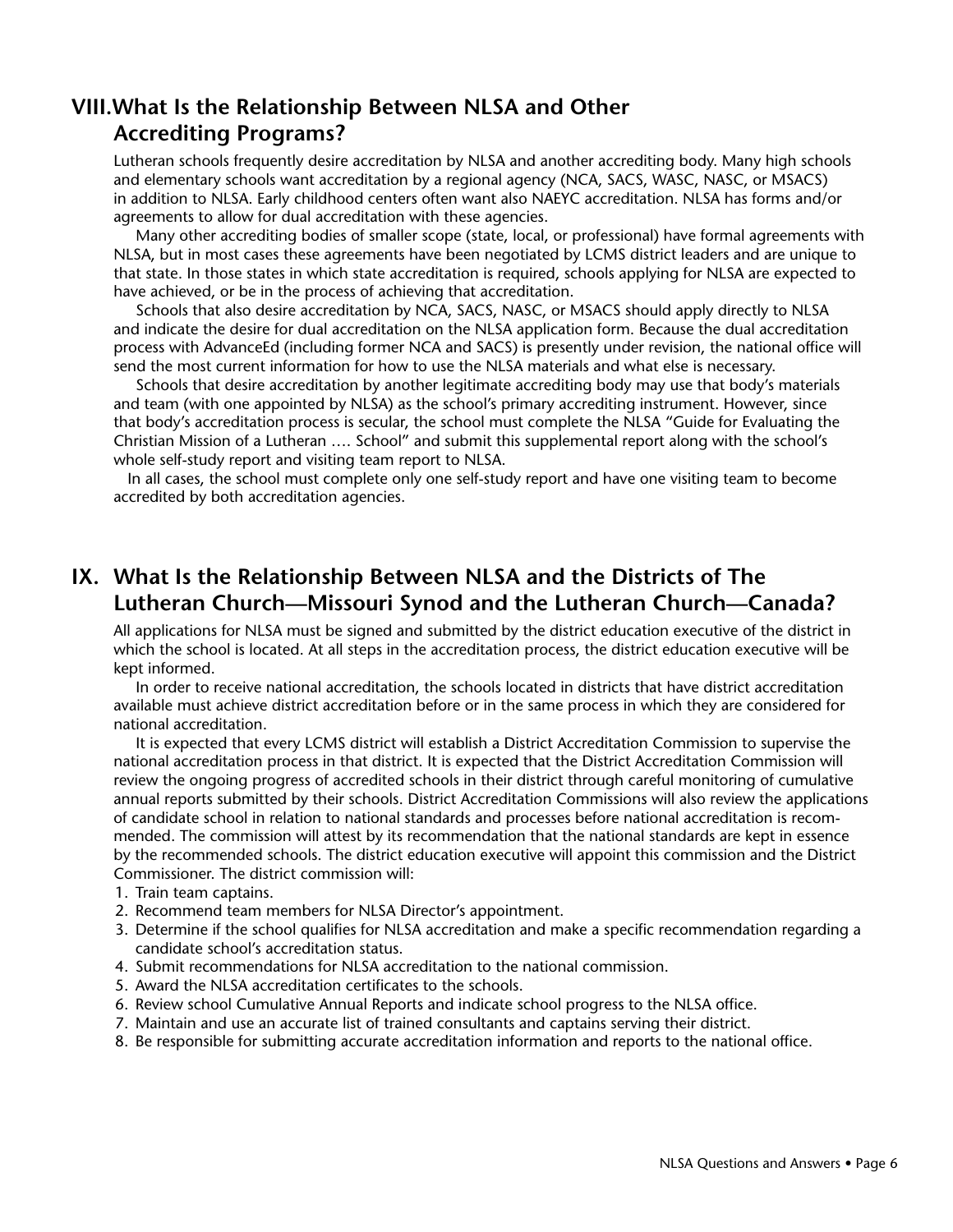## **X. How Does a School Apply for NLSA?**

- A. The school administrator expresses initial interest to the District Education Executive or to the NLSA office (1333 S. Kirkwood Road, St. Louis, MO 63122).
- B. The district executive or the NLSA office will send initial information and an application form to the school.
- C. Schools will review the initial information. If interested, they will complete three copies of the application and send them, along with the application fee, to the District Education Executive for his or her signature. Additional district accreditation fees and forms may be required.
- D. The district executive will sign the application forms, keep one copy, send two copies to the NLSA office along with the school's application fee, and suggest a trained consultant for the school. The team visit must occur within three years from the time of application to NLSA or a second application must be filed and another fee must be paid.
- E. Upon receipt of the application and fee NLSA will send a set of materials to enable the school to complete the NLSA process and the director will appoint an NLSA consultant for the school. The application and fee must be received by the NLSA office at least nine months before the site visit occurs.

## **XI. Is It Necessary for a School to Fulfill the Requirements of Each Standard?**

Compliance with 11 national standards is required for accredited Lutheran schools. The standards are to be evaluated in relationship to the school's unique mission and vision. Standards compliance is evaluated through the evaluation of Indicators of Success identified in the Self-study document. A school can determine if it is eligible for accreditation by examining its compliance with the indicators of success using the rating scale that applies. Schools that do not measure up to the level of compliance with Required Standards should work immediately toward improving the quality of their school before inviting the visiting team to evaluate its program. Close communication with the school's accreditation consultant will assure the school's success in the accreditation process.

## **XII. What Is the Nature of the Team that Will Visit Our School?**

At the end of the self study process for both the Ongoing Improvement and Standards Based processes as well as the "Guide for Evaluating" supplement, a team of educators will visit the school to evaluate the school's self study report and to make recommendations for the improvement of the school.

A minimum of three team members will visit the school. To save expenses, team members within commuting distance of the school ordinarily will be appointed.

Visiting teams may be made up of individuals representing more than one accreditation process, so there will be one visit resulting in accreditation from more than one agency. If the team is formed by the other body, at least one team member must be appointed by and represent NLSA.

The site visit shall last for no less than two full school days for the Standards Based (SB) process or one full day for the Ongoing Improvement (OI) process. Team members will be recruited and suggested by the school administrator, recommended by the District Accreditation Commission, and appointed by the NLSA Director.

#### **A. For the Standards Based Process:**

- Team members will be selected from the following types:
- 1. The captain will be selected from the approved list of trained potential captains, approved by the District Accreditation Commission.
- 2. A teacher or administrator from a non LCMS Christian school.
- 3. A teacher or administrator from another LCMS school. It is suggested that at least one teacher from an LCMS (or LCC) school which is not accredited be recommended and appointed to each visiting team.
- 4. A public school teacher or administrator. (This person may be an LCMS congregation member.)
- 5. An LCMS pastor of another congregation with a school.
- 6. A specialist, college professor, or staff person from a district or national LCMS office.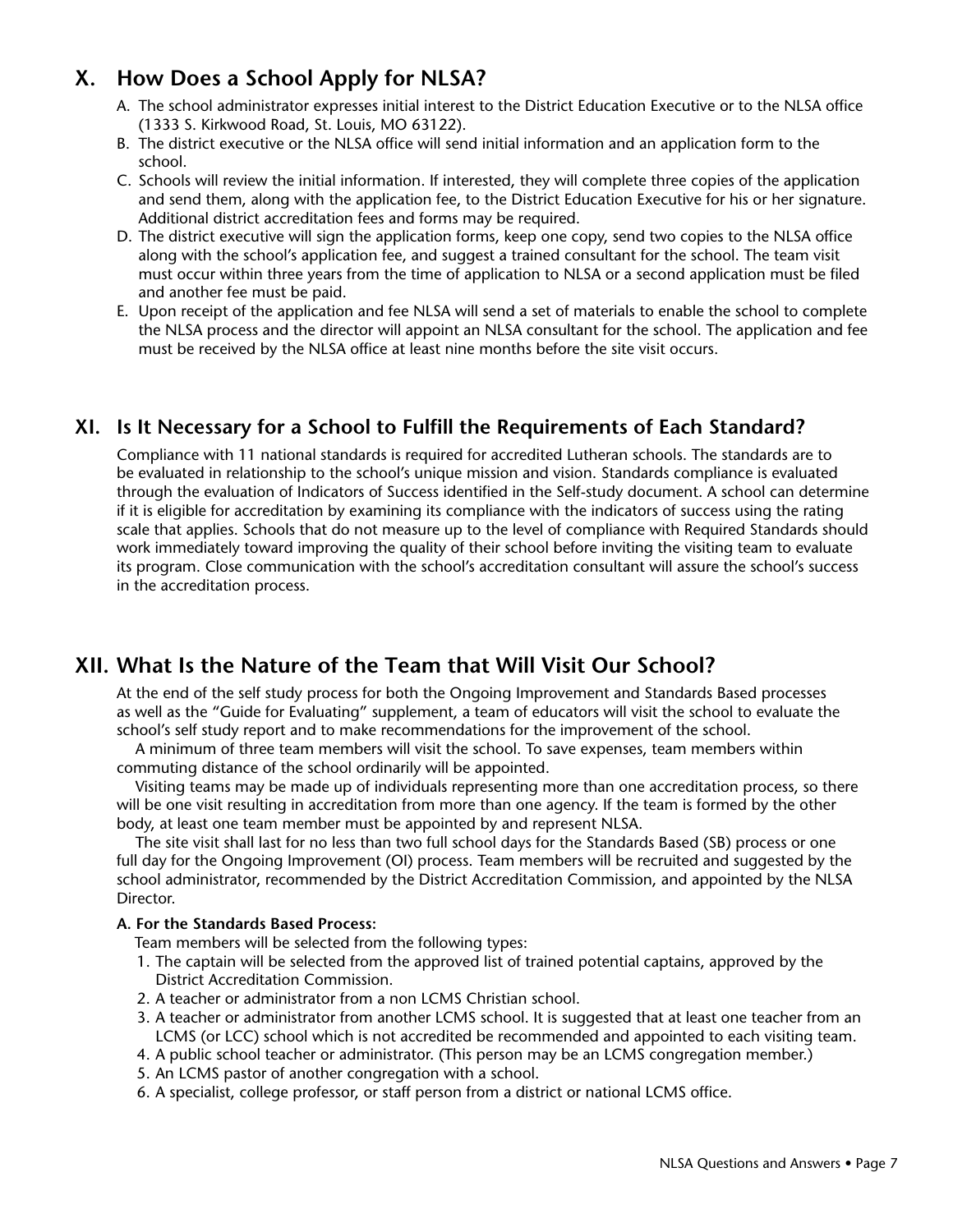The following minimum number of site visitors will be required, chosen from the suggested members listed above, according to the size of the school to be visited. Additional team members from any types of members may be selected in addition to these minimal requirements.

| <b>Students</b> | <b>Minimum Team</b> | Suggested member types |
|-----------------|---------------------|------------------------|
| 1 to 150        |                     | 1, 2, 3, 4             |
| 151 to 250      | $\mathcal{L}$       | 1, 2, 3, 3, 4          |
| 251 to 350      |                     | 1, 2, 3, 3, 4, 5       |
| 351 or more     |                     | 1, 2, 3, 3, 4, 5, 6    |

#### **B. For the Ongoing Improvement Process:**

The Ongoing Improvement initial visit team will be made of three members. These same team members will make up the Mid-cycle Visiting Team that will visit the school 3-4 years after the initial visit. The three team members are:

- 1. The Captain (selected from the approved, district list of trained potential Ongoing Improvement Team Captains).
- 2. The NLSA School Consultant.
- 3. A visitor selected by the school to help the school in the field/areas to be addressed in the SIP. This person need not have experience with NLSA.

 All three members of the Visiting Team will be selected and recruited by the local school, approved by the District Accreditation Commission, and appointed by the NLSA Executive Director.

 Careful attention should be given to the selection of visiting team members in order to have competency and balance. Members of the visiting team should know the characteristics of a good school program and represent the level of the school being visited. Official letters of appointment should be sent by the school administrator to all visiting team members after appointment by the NLSA Director.

 When a Lutheran early childhood center or other level of school seeks accreditation by NAEYC or another secular agency and NLSA, the center/school will be required to complete the NLSA "Guide for Evaluating the Christian Mission" as part of its self study report. One member of the visiting team must be appointed by NLSA.

#### **C. For the Early Childhood Process:**

The early childhood initial team will include a minimum of three members. The three team members are:

- 1. The Trained Team Captain (selected from the approved, district list of trained Early Childhood Team Captains)
- 2. An early childhood educator from another LCMS ECC. It is suggested that at least one teacher from an LCMS ECC which is not accredited be recommended and appointed to each visiting team.
- 3. An early childhood educator selected by the ECC with specific expertise in areas of concern identified in the school's self-study report. This person need not have experience with NLSA.

 All three members of the Visiting Team will be selected and recruited by the local school, approved by the District Accreditation Commission, and appointed by the NLSA Director.

 Careful attention should be given to the selection of visiting team members in order to have competency and balance. Members of the visiting team should know the characteristics of a good school program and represent the level of the school being visited. The school administrator should send official letters of appointment to each visiting team member after appointment by the NLSA Director.

When a Lutheran ECC seeks accreditation by NAEYC or another secular agency and NLSA, the center/school will be required to complete the NLSA "Guide for Evaluating the Christian Mission" as part of its self study report. One member of the visiting team must be appointed by NLSA

## **XIII.Who Reviews the Self-Study Report?**

The visiting team must receive the self study report and "Guide for Evaluating" report one month before the visit and review it to determine if a visit is appropriate. A visit will be delayed if the team does not receive the report one full month before the scheduled visit. A copy of the report must be given also to the district office and to the NLSA office.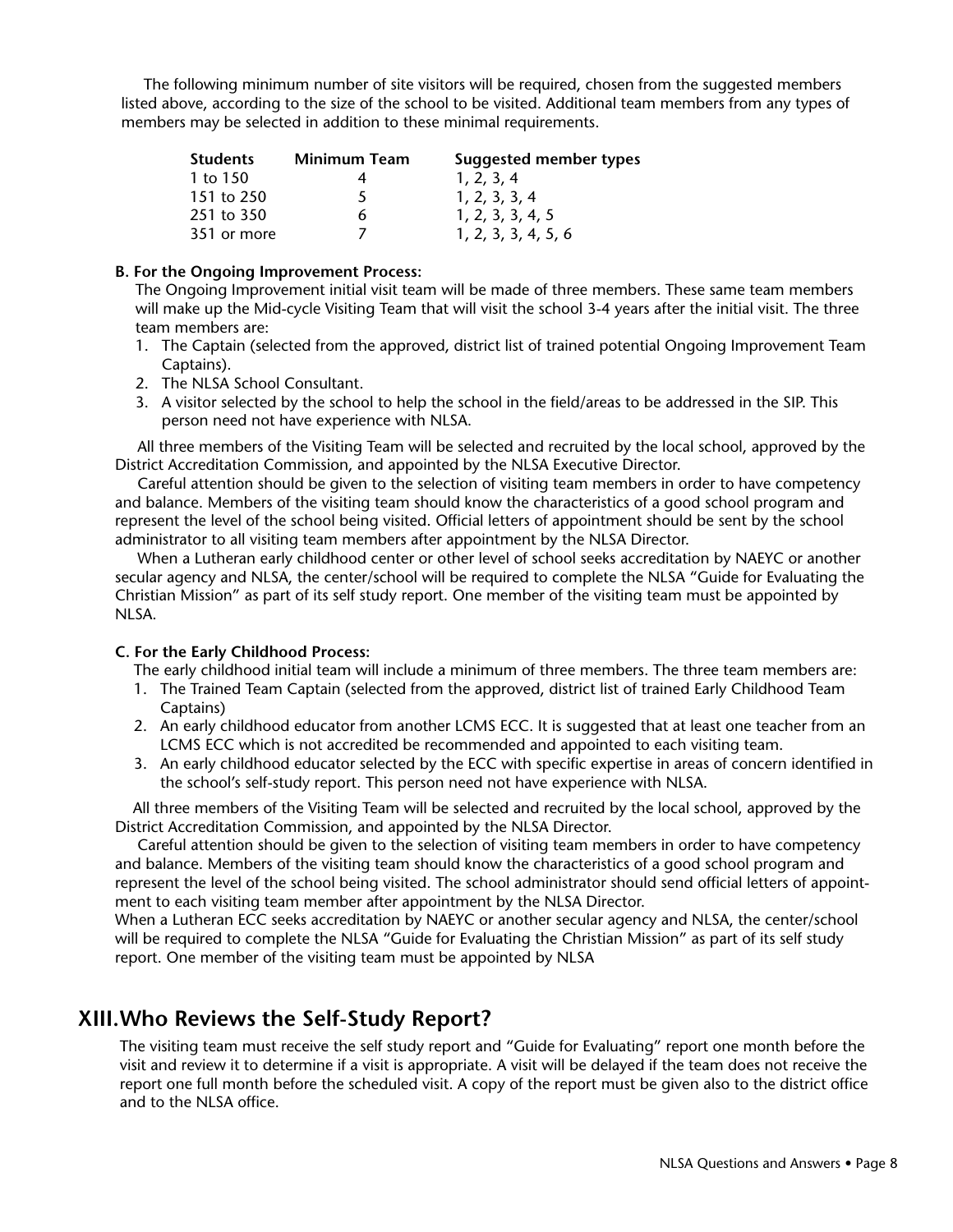## **XIV. What Type of Report Will Be Made by the Visiting Team?**

The Standards Based visiting team, Early Childhood visiting team and "Guide for Evaluating" team will report the observed strengths, concerns, and recommendations for each of the sections of the standards. These will be reviewed in light of the local school's philosophy and the NLSA standards.

 The Ongoing Improvement team report includes a checklist of standards compliance and recommendations for improvement based on the standards, and recommendations related to the School Improvement Plan.

 All teams will make a recommendation about NLSA accreditation for the school, and provide supporting statements. The school will send a final copy of the team report to each member of the visiting team, the district office and the District Accreditation Commission.

## **XV. Who Determines the Accreditation Status of the School?**

The visiting team is responsible for a recommendation for or against accreditation as part of its report. The district commission will review the team's report and recommend specific action to the National Accreditation Commission. The NLSA National Accreditation Commission will make the final decision at its annual meeting in August.

## **XVI. What If We Disagree with Any Level of Recommendation?**

The school may appeal the recommendation of the visiting team to the District Accreditation Commission. The school may make a written appeal to the District Accreditation Commission, or to the chairperson of the National Accreditation Commission. The National Accreditation Commission's decision is final.

## **XVII. What Will NLSA Cost?**

#### A. Self Study Costs

- 1. Much time and effort
- 2. Secretarial time
- 3. Reproducing the report for the visiting team members, the district commission, and the NLSA office.
- B. Visiting Team Expenses
	- 1. Transportation (usually mileage)
	- 2. Meals during the visit
	- 3. Incidentals (coffee, paper clips, etc.)
	- 4. Housing (if needed)
	- 5. Substitute teachers (ordinarily this is considered a professional courtesy by the team members' schools, but sometimes compensation for substitute teachers is requested).
	- 6. Producing and reproducing the visiting team's report. Copies shall be sent to each member of the team, the district commission, and the NLSA office.

#### C. Fees

- 1. An NLSA application fee of \$325.
- 2. An annual fee of \$325, beginning one year after the site visit.
- 3. Possible district accreditation fees.